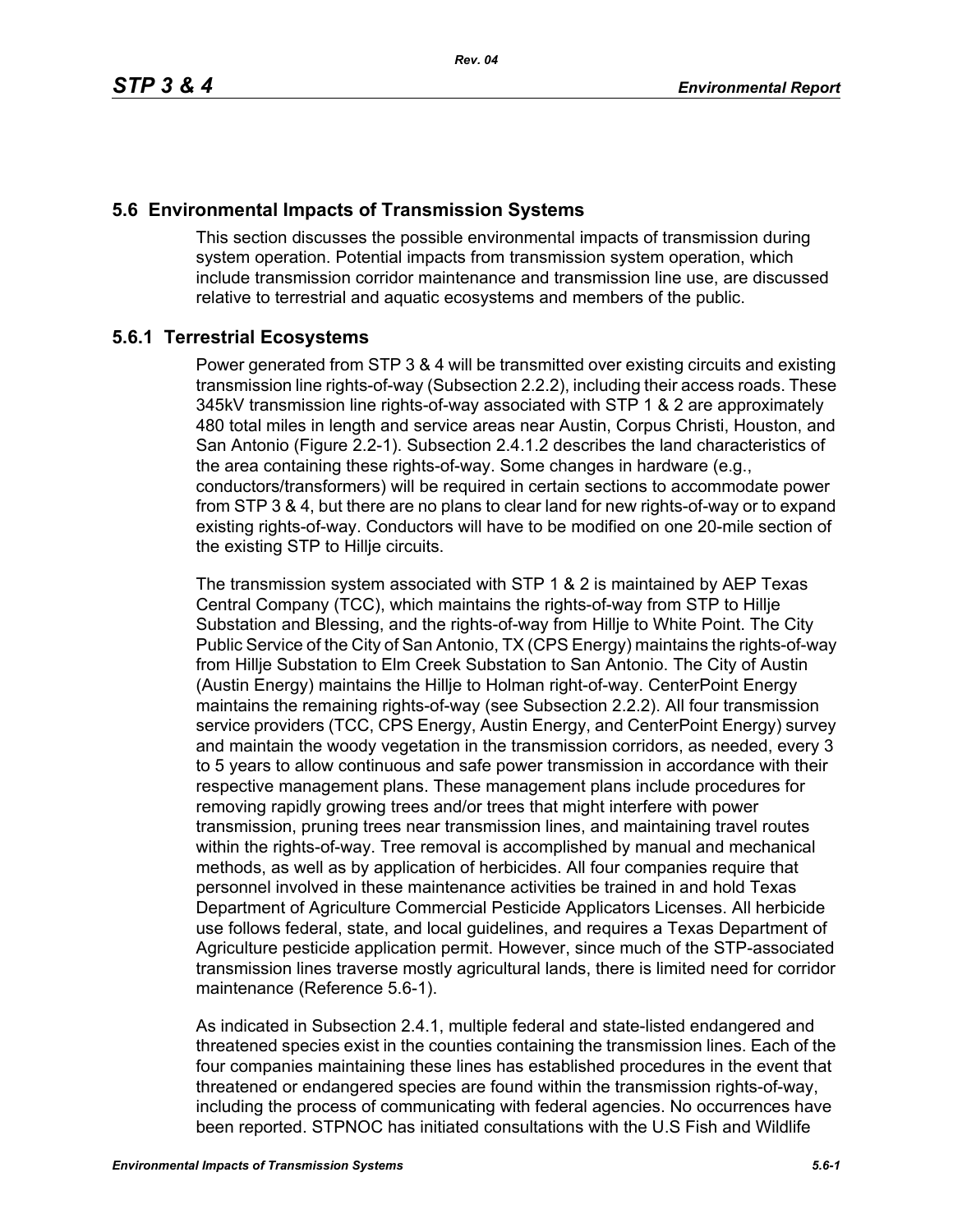Service (USFWS), National Oceanic and Atmospheric Administration, and the Texas Parks and Wildlife Department concerning endangered and threatened species relative to plant construction impacts (References 5.6-2, 5.6-3, 5.6-4). AEP has procedures in place to document transmission line mortalities of large birds, should they occur, and to deal with bird nests found in hazardous locations along the corridors.

No areas designated by the USFWS as "critical habitat" for threatened or endangered species occur on or immediately adjacent to existing transmission rights-of-way associated with STP 1 & 2. None of the transmission lines cross state or federal parks, wildlife refuges, or preserves or wildlife management areas.

Other "important" species are likely to use these transmission rights-of-way, including game species like deer, rabbits, squirrels, dove, and possibly quail. However, the infrequent vegetation management activities employed to maintain the rights-of-way are unlikely to disturb these animals for periods much longer than the duration of the activity and these activities, primarily tree removal, could benefit those species by providing more open habitats.

The effects of transmission line maintenance and vegetation management on terrestrial biota were evaluated in the Generic Environmental Impact Statement (GEIS) for License Renewal of Nuclear Plants (Reference 5.6-5), which included analysis of STP 1 & 2. It was determined that these activities did not lower habitat diversity or cause significant changes in surrounding habitats. Impacts on wildlife because of these activities were found to be of SMALL significance at operating nuclear power plants. Based on AEP, Austin Energy, CenterPoint Energy, and CPS Energy procedures, the NRC analysis of the impacts of existing right-of-way management, and the fact that no additional right-of-way maintenance activities would be needed, STPNOC concludes that the effects of transmission line maintenance on terrestrial biota in existing transmission line right-of-way would be SMALL.

The effects of transmission line maintenance and vegetation management on floodplains and wetlands were also evaluated in the GEIS (Reference 5.6-5). The impacts were found to be of small significance at operating nuclear power plants. Based on the NRC analysis and the lack of additional right-of-way maintenance activities, STPNOC concludes that the effects of continued transmission right-of-way maintenance on terrestrial biota in floodplains and wetlands will be SMALL.

Avian mortality resulting from collisions with transmission lines was evaluated in the GEIS (Reference 5.6-5). The impacts were found to be of SMALL significance at operating nuclear power plants. Given that no new rights-of-way or additional right-ofway maintenance activities are associated with STP 3 & 4, impacts due to avian collisions will be SMALL.

No significant impacts from electromagnetic fields associated with transmission lines were identified in the GEIS for terrestrial biota (Reference 5.6-5), so these impacts would be of SMALL significance. The GEIS for license renewal (Reference 5.6-5) stated, "Several studies have quantified the amount of ozone generated and concluded that the amount produced by even the largest lines in operation (765 kV) is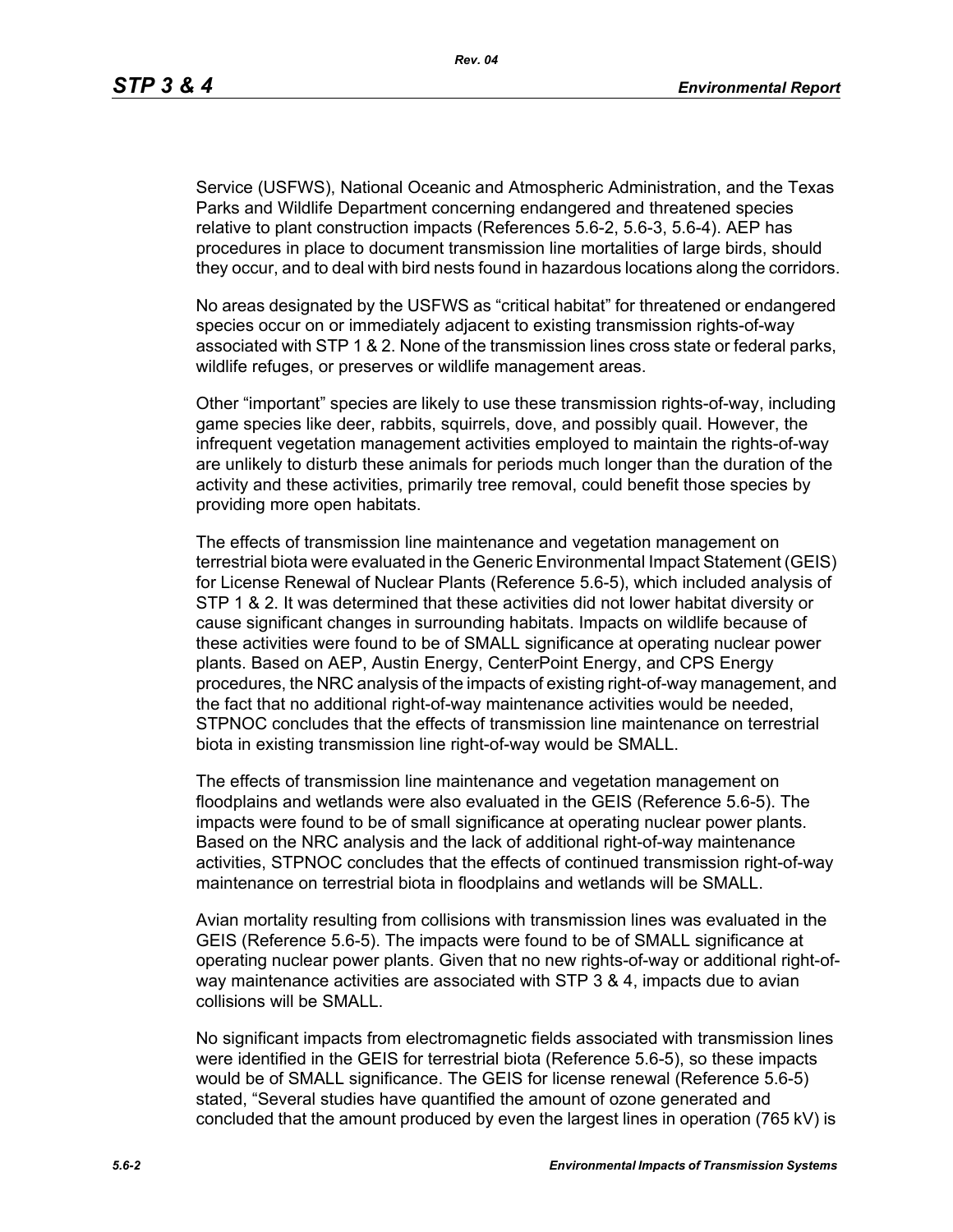insignificant. Ozone concentrations generated by transmission lines are therefore too low to cause any significant effects." Since these lines are 345kV, there are also no adverse impacts from ozone formation.

Based on the established procedures of AEP, Austin Energy, CenterPoint Energy, and CPS Energy, the analysis the NRC completed for the GEIS (Reference 5.6-5), and the lack of additional corridor maintenance activities, potential impacts associated with routine corridor maintenance activities on terrestrial resources would be SMALL.

#### **5.6.2 Aquatic Ecosystems**

Operation and maintenance of power transmission facilities that encompass switchyards, conductors, transmission towers, and substations have the potential to affect important aquatic habitats and species. Impacts of building, operating, and maintaining the existing STP transmission facilities were assessed in the Final Environmental Statements for construction (Reference 5.6-6) and operation (Reference 5.6-1) for STP 1 & 2. With regard to operating and maintaining STP 1 & 2 transmission facilities, the NRC observed (Reference 5.6-1) that limited right-of-way maintenance would be required because the lines traverse mostly agricultural land.

Subsection 2.2.2 describes the nine 345kV transmission circuits that connect STP 1 & 2 to the regional electric grid. These nine circuits leave the site by way of three rightsof-way:

- *(1)* An eastern right-of-way with two circuits that move east to Velasco (Brazoria County).
- *(2)* A middle right-of-way with six circuits that move northwest to Hillje.
- *(3)* A western right-of-way with a single circuit that moves southwest to Blessing (Matagorda County).

At Hillje, the middle right-of-way splits into four rights-of-way that extend northeast, northwest, west, and southwest. Four transmission service providers are involved in operating and maintaining the transmission lines that connect STP to the regional electric grid and in managing vegetation within these transmission corridors: CenterPoint Energy, AEP, Austin Energy, and CPS Energy. Subsections 2.2.2 and 5.6.1 explain which entity is responsible for managing which transmission circuit and right-of-way; Subsection 5.6.1 also describes these transmission service providers' current vegetation management practices.

Impacts to aquatic ecosystems associated with operation and maintenance of existing transmission lines are almost always small, limited to some minor erosion and sedimentation associated with maintaining transmission system equipment and access roads (Reference 5.6-5). The use of chemicals, chiefly herbicides, in right-ofway vegetation management is also analyzed, but use of these chemicals is mitigated by the use of EPA-registered formulations that are approved for use in utility rights-ofway (Reference 5.6-5). All four of the transmission service providers require chemical applicators to be trained in the safe use of herbicides and require supervisory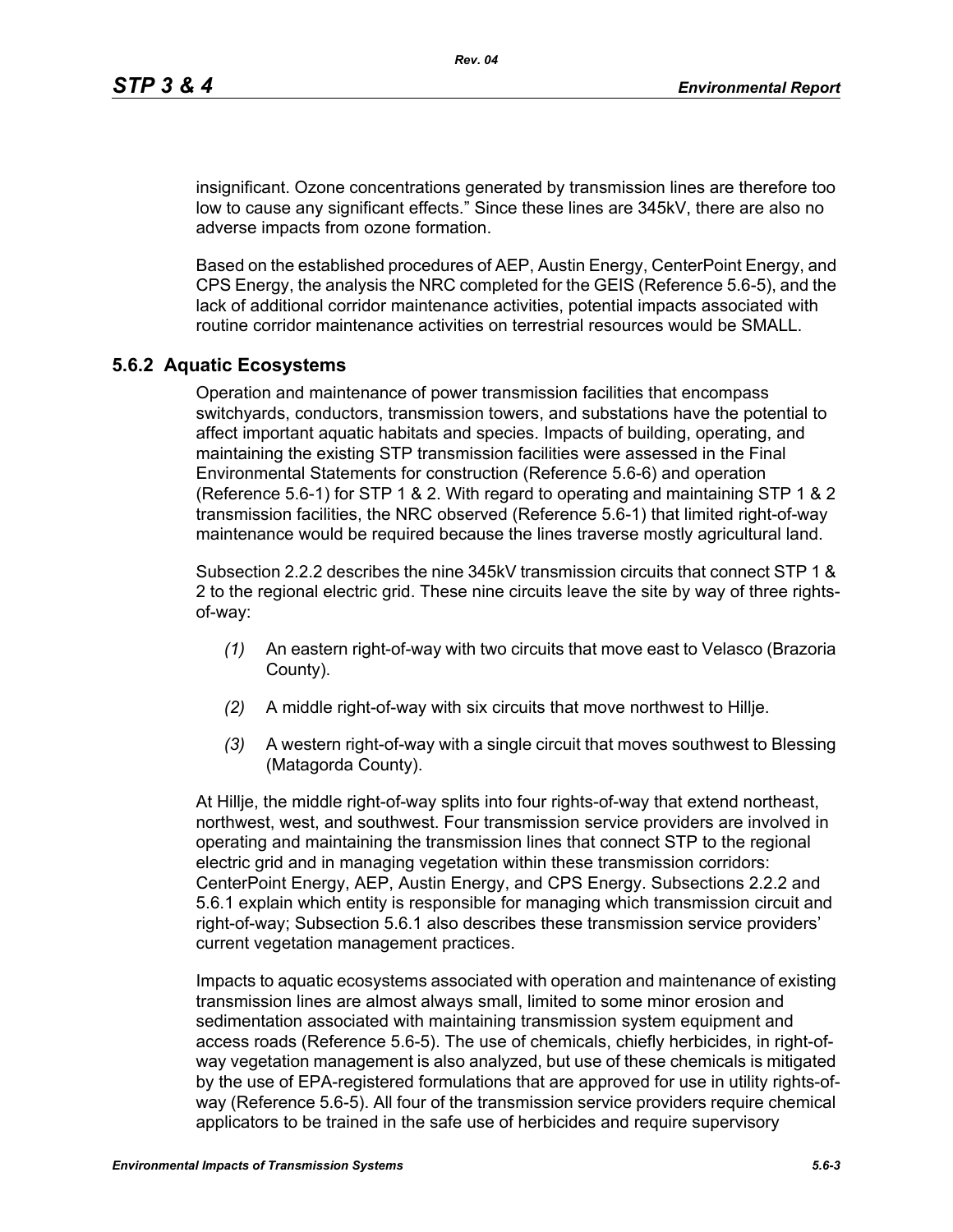personnel to hold Texas Department of Agriculture Commercial Pesticide Applicators Licenses.

## **5.6.2.1 Important Habitats**

As discussed in ER Section 2.4, the existing transmission lines cross typical habitats associated with the coastal prairie region of east Texas: agricultural fields, forests, and pasture/rangeland. However, the westernmost lines reach into the Texas "Hill Country," with different habitats such as Edwards Aquifer springs and karst areas. No areas designated by the USFWS as "critical habitat" for endangered or threatened species are crossed by these rights-of-way, nor do they cross any state or federal parks, wildlife refuges or preserves, or wildlife management areas. While the existing transmission lines do not cross any state or national park, wildlife refuge, or conservation area, they do cross perennial and intermittent streams and associated floodplains or wetlands.

The GEIS for License Renewal of Nuclear Plants (Reference 5.6-5), which included analysis of STP 1 & 2, observes that impacts of transmission system operation and maintenance on surface water quality and aquatic communities is of small significance when utilities employ "proper management practices" with respect to vegetation management, soil erosion, and application of herbicides. The transmission lines associated with the STP facility cross land that is mostly flat and largely agricultural (cropland, pastureland, rangeland). As a consequence, vegetation management (mechanical and chemical control of fast-growing trees and shrubs that can affect system reliability, create fire hazards, and hinder maintenance) is not a major concern, and herbicide use is minimal. The flat terrain in the coastal prairie region of Texas also reduces the potential for soil erosion and sedimentation in down-gradient wetlands and streams.

Impacts of transmission lines on important aquatic habitats during operations would therefore be SMALL and would not warrant mitigation.

## **5.6.2.2 Important Species**

As discussed in Section 2.4, six state and federally listed fish species are known to occur in the counties crossed by STP-associated transmission lines:

- Sharpnose Shiner (*Notropis oxyrhynchus*; candidate for federal listing)
- Blue Sucker (*Cycleptus elongatus*; state-listed)
- Widemouth Blindcat (*Satan eurystomus*; state-listed)
- Toothless Blindcat (*Trogloglanis pattersoni*; state-listed)
- Opossum Pipefish (*Microphis brachyurus lineatus*; state-listed)
- Fountain Darter (*Etheostoma fonticola*; federally listed)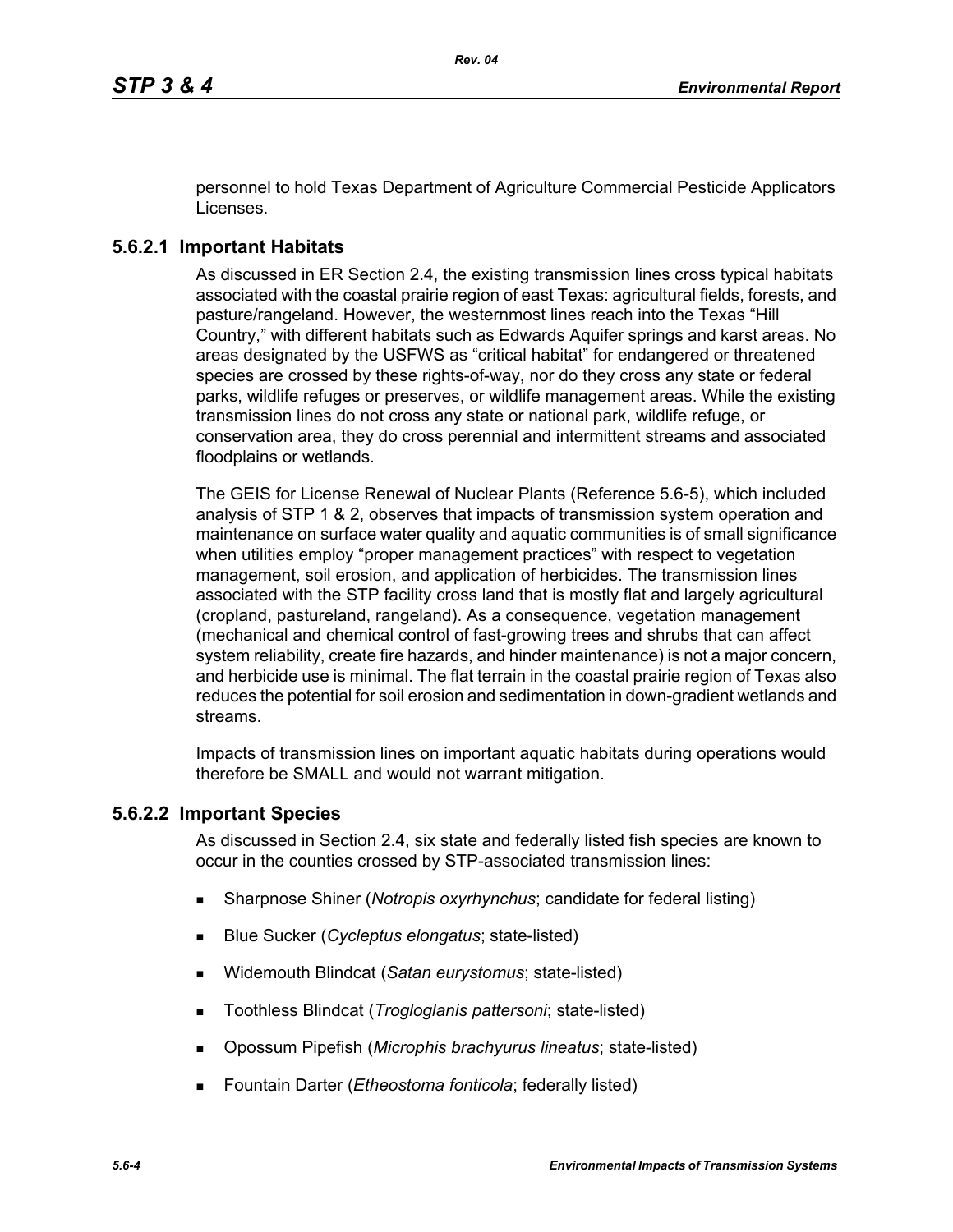The Toothless Blindcat are found in deep caves (1350 to 2000 feet below land surface) within the San Antonio segment of the Edwards Aquifer (Reference 5.6-7); activities associated with transmission system operation and maintenance are unlikely to affect them. The Fountain Darter is found only in portions of the San Marcos and Comal Rivers in Hays and Comal Counties (Reference 5.6-8). Neither river is crossed by an STP transmission line. The other two freshwater fish species—the Sharpnose Shiner and Blue Sucker—are more widely distributed and are both found in rivers (Colorado and Brazos) crossed by STP transmission lines (References 5.6-9, 5.6-10, and 5.6-11). It is unclear, however, if these species are found in the particular reaches of the rivers crossed by the transmission lines. The Opossum Pipefish, an estuarinemarine species, spawns in low salinity estuarine waters along the coast of Texas, and could be present in the lower reaches of rivers flowing into San Antonio, Copano-Aransas, and Corpus Christi Bays (References 5.6-12 and 5.6-13). These rivers are crossed by the Hillje-to-White Point transmission line.

Transmission maintenance and vegetation management practices of the four transmission service providers have been designed to minimize impacts to water quality of down-gradient streams, ponds, and impoundments and thus to aquatic populations, including sensitive aquatic populations, that inhabit these streams, ponds, and impoundments. As indicated in Subsection 2.4.1 and in the preceding paragraph, six state and federally listed fish species occur in the counties crossed by the STP transmission lines. STPNOC has initiated consultations with appropriate state and federal agencies relative to plant construction impacts on threatened and endangered species (see Subsection 5.6.1).

As discussed throughout this section, the four entities involved in transmission system operation and maintenance have adopted vegetation management and system maintenance practices that limit impacts to surface waters and aquatic communities. Also, land use and terrain in the region have the effect of reducing the amount of mechanical and chemical vegetation management that is required, thus limiting potential impacts to down-gradient wetlands and streams. For these reasons, impacts to aquatic communities from operation and maintenance of STP 3 & 4 transmission lines would be SMALL and would not warrant mitigation measures beyond those already identified in this section and addressed by the procedures of the four transmission providers.

#### **5.6.3 Impacts to Members of the Public**

As described in Subsection 2.2.2.2, the existing transmission system for STP 1 & 2 would be used for STP 3 & 4. The AEP Interconnection Study (Reference 5.6-14) calls for approximately 20 miles of conductor replacement to accommodate the additional current along the STP to Hillje right-of-way. There would be no change in line voltage and no additional rights-of-way would be needed. Some of the towers would be replaced in order to maintain the National Electric Safety Code (NESC) standards in sag clearance. The new towers would have similar footprints and appearances as the present towers and would only require temporary land disturbance to build. Therefore, the impacts to members of the public from STP 3 & 4 would be similar to those occurring with the existing transmission system. The operation and maintenance of the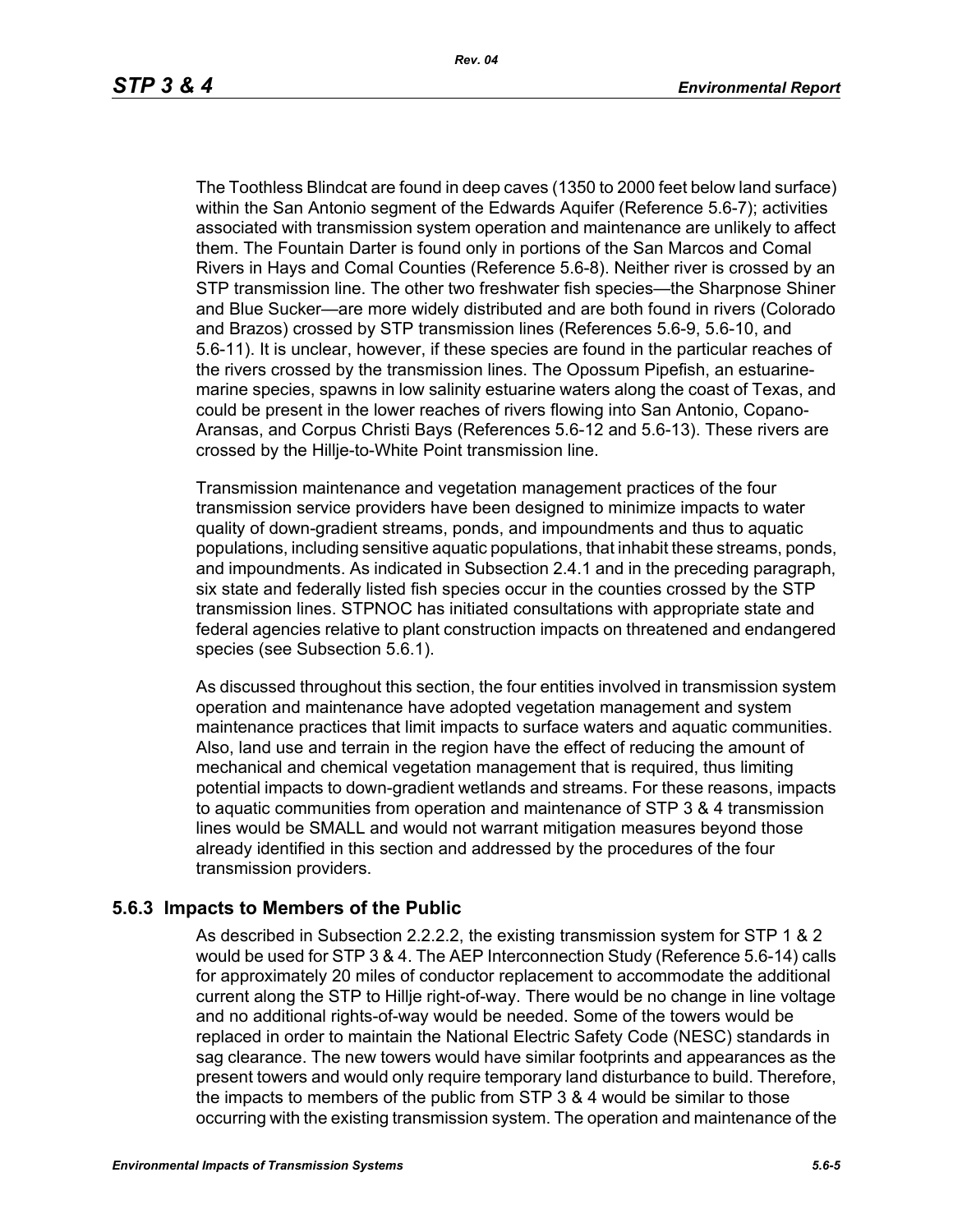upgraded transmission system may result in visual impacts, electric shock hazards, electromagnetic field exposure, noise impacts, and radio and television interference.

### **5.6.3.1 Visual Impacts**

Transmission lines for STP 1 & 2 were constructed by the transmission service providers with consideration given to environmental and visual values. These considerations would be continued throughout the modifications described in Subsection 2.2.2.2. The visual impacts of the transmission system would not change as a result of the addition of STP 3 & 4 because no new offsite transmission right-ofway is required to support STP 3 & 4. The appearance of the new towers and conductors would be consistent with the present towers and conductors and result in very little visual change. Tower maintenance, tree pruning, and other maintenance operations would continue to be done regularly by the transmission service providers. Consequently, the visual impacts to members of the public from the transmission system would be SMALL.

## **5.6.3.2 Electric Shock**

Objects located near transmission lines can become electrically charged because of their immersion in the lines' electric field. This charge results in a current that flows through the object to the ground. The current is called "induced" because there is no direct connection between the line and the object. The induced current can also flow to the ground through the body of a person who touches the object. An object that is insulated from the ground can actually store an electrical charge, becoming what is called "capacitively charged." A person standing on the ground and touching a vehicle or a fence receives an electrical shock because of the sudden discharge of the capacitive charge through the person's body to the ground. After the initial discharge, a steady-state current can develop, the magnitude of which depends on several factors, including:

- The strength of the electric field which, in turn, depends on the voltage of the transmission line ;
- The height and geometry of the individual transmission wires;
- The size of the object on the ground;
- The extent to which the object is grounded.

The NESC has a provision that describes how to establish minimum vertical clearances to the ground for electric lines having voltages exceeding 98 kV. The clearance must limit the induced current due to electrostatic effects to five milliamperes if the largest anticipated truck, vehicle, or equipment were short-circuited to ground. (Reference 5.6-15, Part 2, Rules 232C1 and 232D3c).

To reduce the potential for vehicle-to-ground short-circuit shock to vehicles parked beneath the lines, the existing transmission lines are currently designed to provide clearances consistent with the NESC 5-milliamp rule. The upgrade of the existing transmission system described in Sections 3.7 and Subsection 2.2.2.2 would likely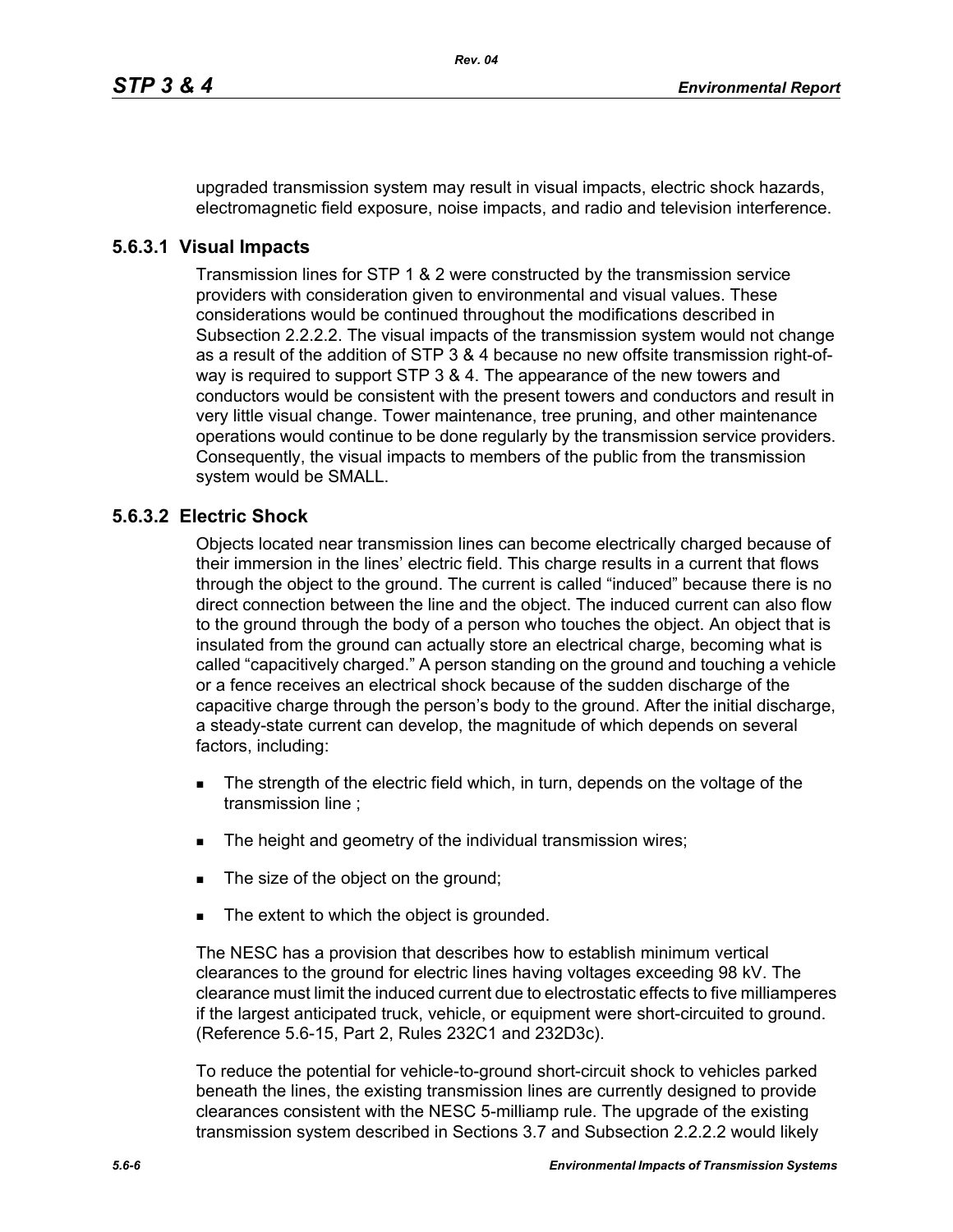change the geometry of the power lines because the new conductors would sag differently and new towers may be taller. All transmission lines would continue to comply with the NESC.

Analysis of this area of impact, detailed in the GEIS for License Renewal of Nuclear Plants (Reference 5.6-5) concludes that "potential electrical shock impacts are of small significance for transmission lines that are operated in adherence with the NESC." Because all STP transmission lines would comply with the NESC, impacts would be SMALL, and no mitigation measures would be needed.

#### **5.6.3.3 Electromagnetic Field Exposure**

In 1992, the U.S. Congress established a research and educational program designed to determine if exposure to extremely low frequency electric and magnetic fields (ELF-EMF) was harmful to humans. This research and information compilation effort was conducted jointly by the National Institute of Environmental Health Sciences (NIEHS), the National Institutes of Health, and the Department of Energy. Their findings state, "The scientific evidence suggesting that ELF-EMF exposures pose any health risk is weak." NIEHS concluded that such exposure could not be ruled as entirely safe, but that the evidence was insufficient to warrant regulatory concern (Reference 5.6-16). STPNOC concurs with this finding and will continue to monitor industry research on this subject.

#### **5.6.3.4 Noise**

High-voltage transmission lines can emit noise when the electric field strength surrounding them is greater than the breakdown threshold of the surrounding air, creating a discharge of energy. This energy loss, known as corona discharge, is affected by ambient weather conditions such as humidity, air density, wind, and precipitation, and by irregularities on the energized surfaces. The transmission lines that provide transmission service to the STP site are designed with hardware and conductors that have features to eliminate corona discharge and be corona-free up to their maximum operating voltage. Nevertheless, during wet weather, the potential for corona loss increases, and could occur if insulators or other hardware have any defects. The GEIS for License Renewal of Nuclear Plants (Reference 5.6-5) explains that corona discharge results in audible noise, radio and television interference, energy losses, and the production of ozone and is generally not a problem with 345kV transmission lines.

Corona-induced noise along the existing transmission lines is very low or inaudible, except possibly directly below the line on a quiet, humid day. Such noise does not pose a risk to humans. The four transmission service providers monitor complaints on transmission line noise, but have not received any reports of nuisance noise from members of the public. Accordingly, STPNOC does not expect there to be complaints on nuisance noise from the upgraded transmission lines and concludes impacts would be SMALL.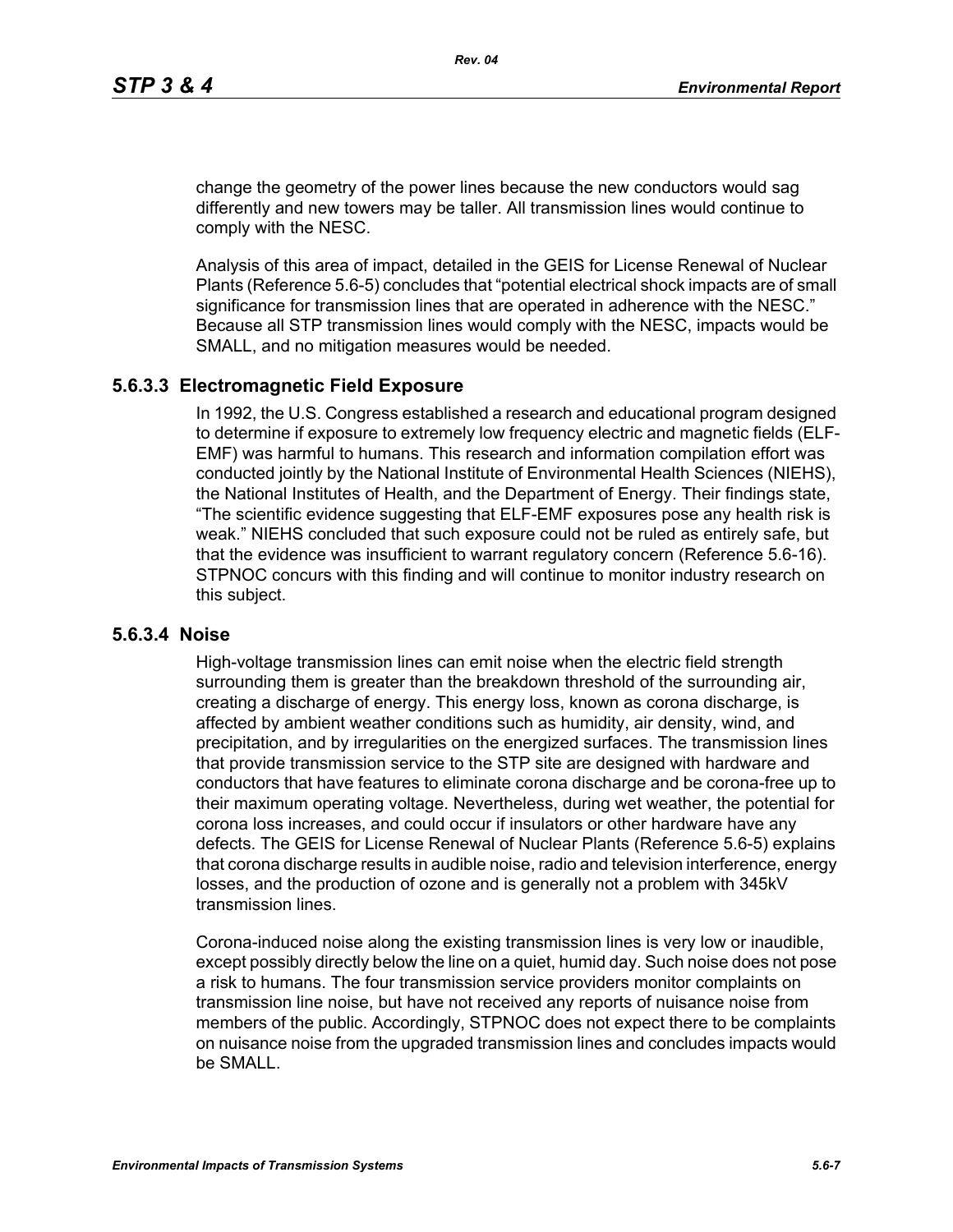# **5.6.3.5 Radio and Television Interference**

Generally, the cause of radio or television interference from transmission lines is from corona discharge from defective insulators or hardware. Should complaints on electromagnetic interference with radio or television reception occur, the transmission service provider would investigate the cause and, if necessary, replace the defective component to correct the problem. As described in Subsection 5.6.3.4, the transmission lines that provide service to the STP site are designed to be corona-free up to their maximum operating voltage. STPNOC expects that radio and television interference from the proposed upgraded transmission lines would be SMALL.

#### **5.6.3.6 References**

- 5.6-1 "Final Environmental Statement Related to the Operation of South Texas Project, Units 1 and 2," NRC 1986, Docket Nos. 50-498 and 50-499. Houston Lighting and Power Company, et al. Office of Nuclear Reactor Regulation.
- 5.6-2 STPNOC 2007. Letter with enclosures to Ms. Moni Devora Belton, U.S. Fish and Wildlife Service, Houston, Texas, received from Ms. Sandra L. Dannhardt, Environmental Supervisor, South Texas Project. RE: Threatened and Endangered Species Consultation, STPEGS Units 3 and 4 Licensing Project, Matagorda County, Texas. STI No. 32111260, January, 23, 2007.
- 5.6-3 STPNOC 2007. Letter with enclosures to Mr. Rusty Stafford, National Oceanic and Atmospheric Administration, Galveston, Texas, received from Ms. Sandra L. Dannhardt, Environmental Supervisor, South Texas Project. RE: Threatened and Endangered Species Consultation, STPEGS Units 3 and 4 Licensing Project, Matagorda County, Texas, STI No. 32111261, January, 23, 2007.
- 5.6-4 STPNOC 2007. Letter with enclosures to Ms. Celeste Brancel, Texas Parks and Wildlife Department, Environmental Review Coordinator, Austin, Texas, received from Ms. Sandra L. Dannhardt, Environmental Supervisor, South Texas Project. RE: Threatened and Endangered Species Consultation, STPEGS 3 & 4 Licensing Project, Matagorda County, Texas., STI No. 32111259, January 23, 2007.
- 5.6-5 "Generic Environmental Impact Statement for License Renewal of Nuclear Plants." NRC 1996. NUREG-1437, Volume 1. Division of Regulatory Applications, Washington, D.C.
- 5.6-6 "Final environmental Statement Related to the Proposed South Texas Project Units 1 & 2," NRC 1975, Office of Nuclear Reactor Regulation, Washington, D.C., March.
- 5.6-7 "Threatened and Endangered Species in the Edwards Aquifer System," Edwards Aquifer Research and Data Center, 2006. Available at http://www.eardc.txstate.edu/endangered.html.